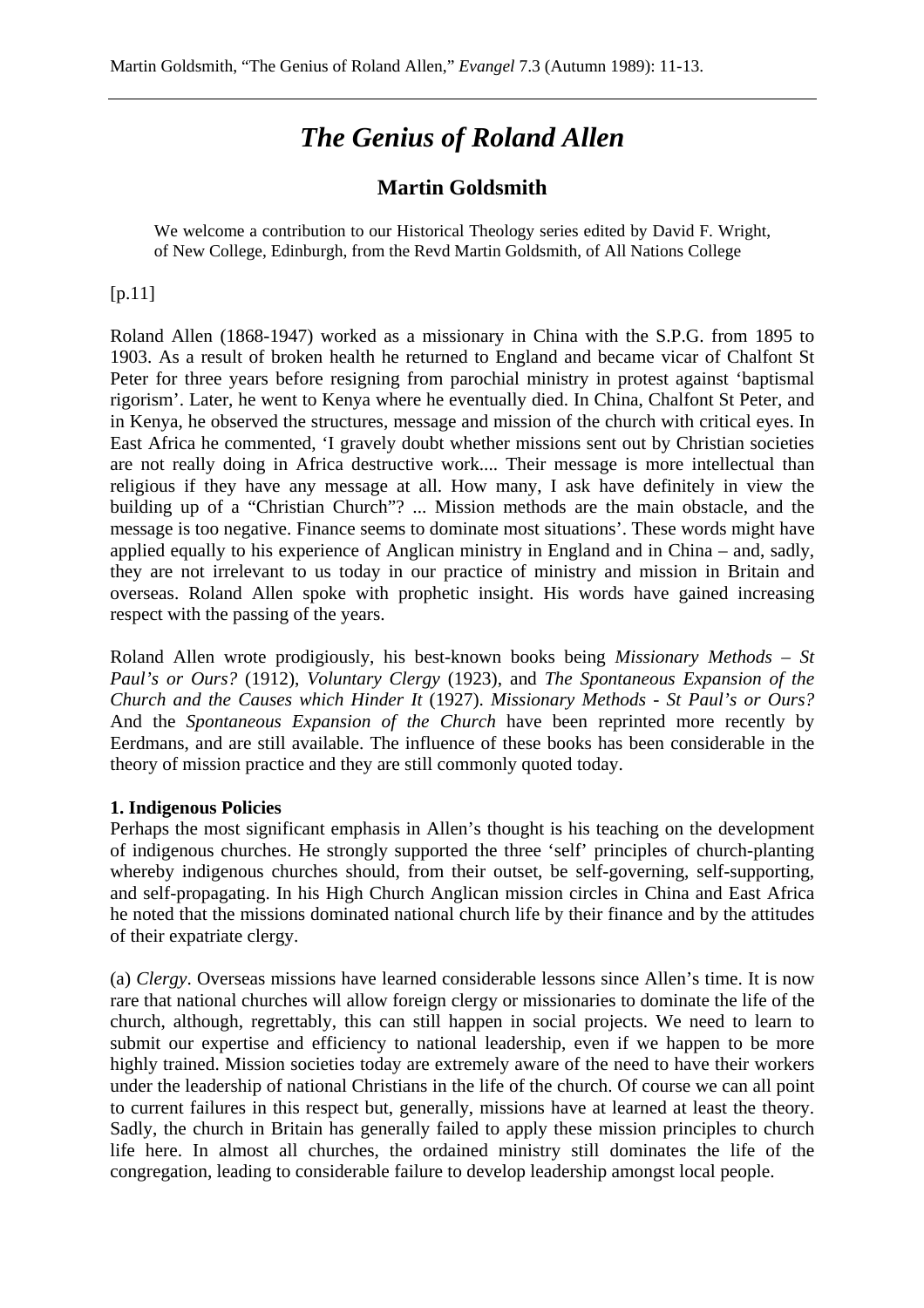(b) *Finance*. We all know how influential financial considerations can be. The church in Britain spends much of its energies and committee time on money matters. Foreign finance overseas frequently leads to economic imperialism in the church. National Christians occupy the positions of leadership, but their hands are tied because they depend on overseas finance and, therefore, the need to build ecclesiastical structures which could be maintained through local money, as well as being run by local Christian leadership. Churches should not be saddled with large buildings, institutions or ecclesiastical structures which cannot be run and financed by local Christians.

Allen enunciates three principles which governed the apostle Paul's financial policy:

i. Although Paul received financial gifts from his converts and from the churches he founded, he did not seek money for himself. And when he felt it better for the churches, he would support himself by his own labours.

ii. Paul did not take financial support to his converts. This precluded any possibility of paternalism in the mission enterprise. Of course, in Paul's day mission. was from the relatively poor and unsophisticated Israel to the wealthy cultural centres of Corinth, Athens and Rome. Paternalism was not a possibility. We, however, in our history have turned the tables and made the missionary enterprise

[p.12]

dependent on wealth and sophistication. as a result it is the West and wealthy Asian nations like the Chinese, Japan and Koreas which can send missionaries all over the world. Poorer churches in Africa cannot engage in mission beyond their own continent because they lack the necessary finance, although many of the African churches are large, dynamic and spiritually vibrant.

iii . Paul did not administer funds of his churches. Allen rightly asks the question whether we distrust national Christians' honesty. Maturity develops through experience. By keeping financial control in our own hands we rob national churches of the opportunity to make mistakes, grow in true Christian responsibility and this also in spiritual maturity. They remain babes in Christ who will not take initiative in responsibility because the church does not really belong to them.

(c) *Modern Developments*. Roland Allen's emphasis on indigenous policies seems somewhat dated today, although still essential reading for any Christian worker. Today we have moved further on questions of the indigenous church. In Allen's day strategies centred on the three self-pattern of church planting. Then we began to assume that and talk more about culturally relevant patterns of worship, church government and architecture. Both in Britain and overseas many of us are still at this stage and struggle with the issue of how to prevent our churches from being or remaining what Allen called 'exotic'.

But today we have progressed into further questions which Allen hardly could think of. Questions of hermeneutics contextualization force us to rethink our understanding of God's revelation. We have come to see that our biblical exposition and theological expression are determined by our cultural and philosophical contexts. While the Word of God in Christ and in the scriptures is an unchanging absolute, our understanding of the Word, our theology and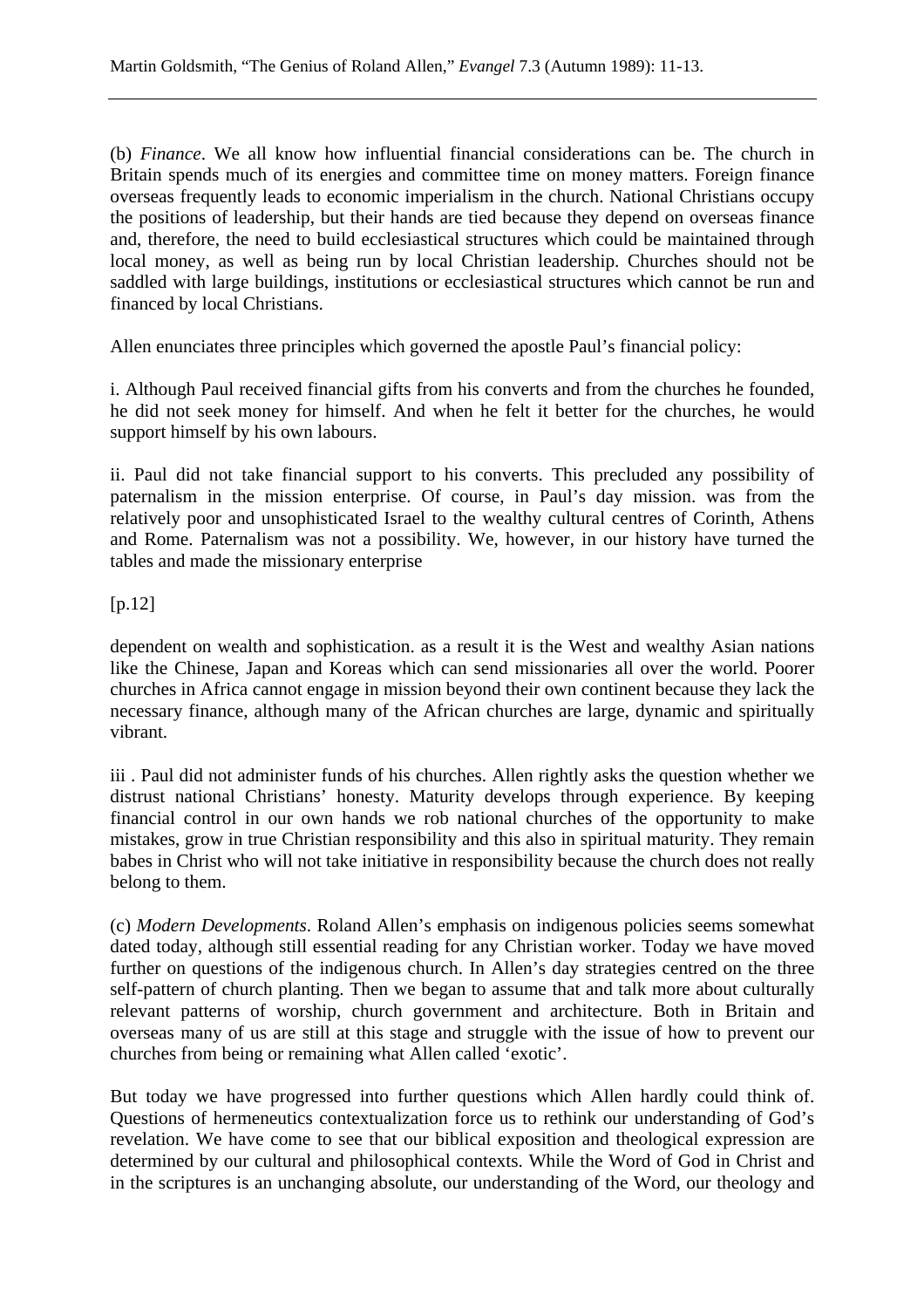our communication of the Gospel are all fallible. We must, therefore, encourage national churches to develop their own biblical and theological understanding rather than impose on them our views like western theological imperialists.

2. *Trust God's Spirit*. Allen accuses western missionaries of failure to trust the work of the Holy Spirit in sanctifying and maturing new believers in China or Africa. He reminds his readers that the same Holy Spirit indwells these new national Christians and us. If God is at work in them, then we must assume that they, too, have all the necessary gifts for the leadership and life of the church. There is no need for us to remain in charge of everything. Allen notes that the apostle Paul did not stay unduly long in any one place, but quickly trained and taught new believers, appointed leaders and moved on. He trusted the Holy Spirit to use them and lead them, so that the church flourished and grew. Allen contrasts this apostolic pattern with contemporary systems in which many missionaries remain for many years in one place, dominate the national church and thus prevent natural development under the Spirit of god. Allen seems to be a prophet before his time, for in more recent years the charismatic renewal has taught us that all Christians have gifts for the edification of the church and, therefore, we do not need to be mere pew-dusters saying 'amen' to a dominant minister.

In *The Spontaneous Expansion of the Church* Allen points out that our failure to hand over leadership to national believers may stem from our fear that doctrinal and ethical standards will be compromised. But again we have to ask ourselves whether we are the guardians of doctrine and morals. Or can we trust God's Holy Spirit to lead his church into all truth and to sanctify his people?

In the context of the life of the emerging church, Allen betrays his High Church Anglicanism. Although he does not stress the need for long-term or extensive teaching by missionaries, he does emphasise the vital importance of the proper practice of the sacraments. He claims that the sacraments of baptism and holy communion were fundamental to the missionary teaching of the apostle Paul. Some evangelicals might query the central position of the sacraments, particularly the holy communion, in Pauline teaching.

3. *Paul's times and ours*. In order to underline the significance of Paul's apostolic practice as a model for us today, Allen argues that the situation in the first century was no more conducive to the gospel than is ours today. In this he is followed by Michael Green in his *Evangelism in the Early Church*, which has been clearly influenced by Roland Allen. Allen shows the fearful problems and opposition which faced the evangelistic endeavours of the early church. He, therefore, concludes that mission in China ought to be able to achieve at least as much as Paul and the other apostles. We cannot today plead that the first century was particularly ripe for the good news of Jesus Christ. If Paul could plant churches, teach them and train leaders with such rapidity and success, we ought to be able to do the same. He, therefore, attacks the ease with which his contemporary missionaries settled down in their compounds, expecting that the church would need their ministry for many long years.

Likewise, Allen examines the place of miracles in the apostolic mission of the apostle, for the important role of miracles in Paul's ministry 'is one of the grounds on which is based the argument that his methods can have little or no bearing upon our work in the present day'. He shows that miracles 'were not a necessary part of his mission preaching' and he quotes W. M. Ramsay's *St Paul, the Traveller and Roman Citizen* to the effect that